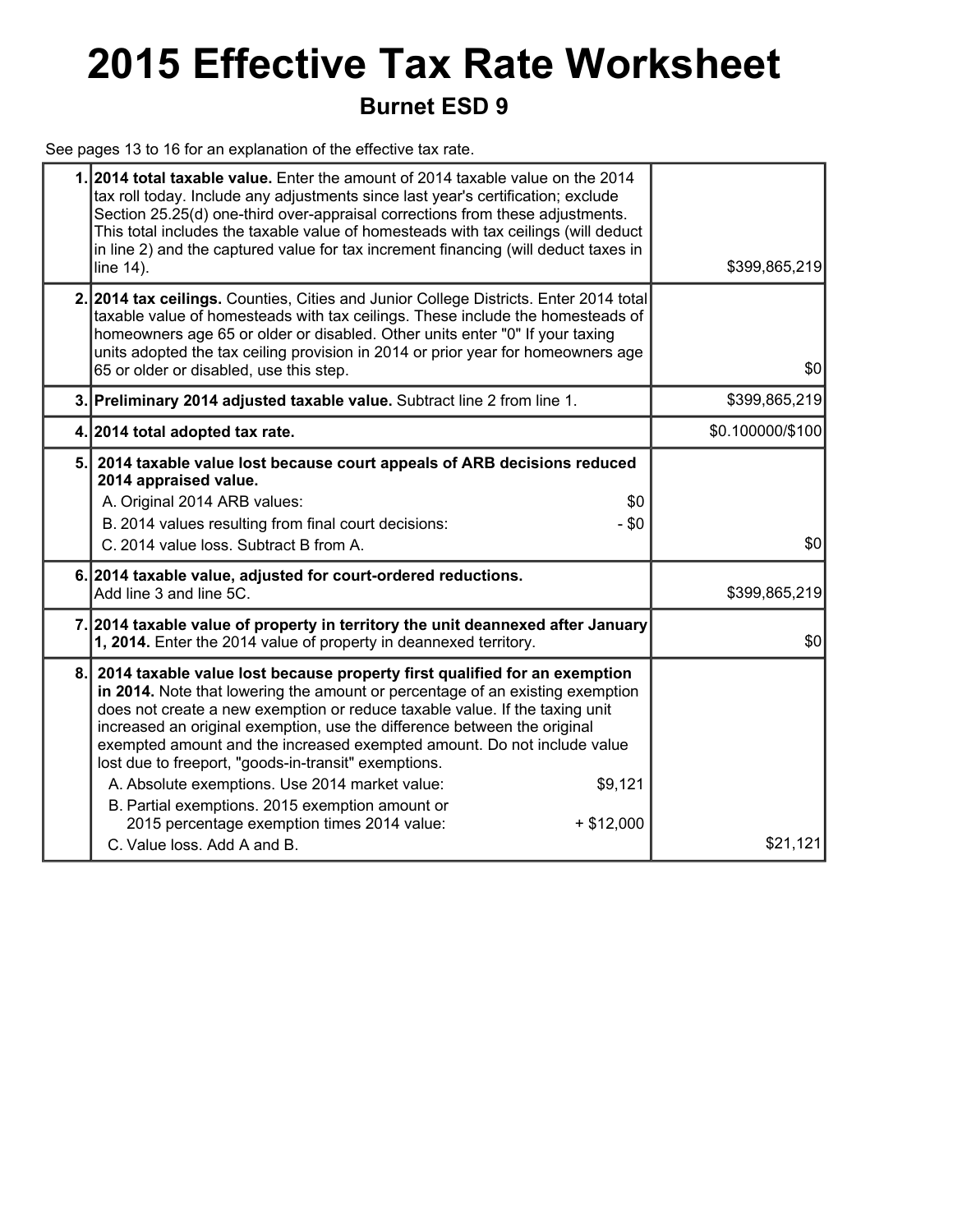### **2015 Effective Tax Rate Worksheet (continued) Burnet ESD 9**

| 9. | 2014 taxable value lost because property first qualified for agricultural<br>appraisal (1-d or 1-d-1), timber appraisal, recreational/scenic appraisal or<br>public access airport special appraisal in 2015. Use only those properties<br>that first qualified in 2015; do not use properties that qualified in 2014.<br>A. 2014 market value:<br>\$551,586<br>$- $7,179$<br>B. 2015 productivity or special appraised value:<br>C. Value loss. Subtract B from A. | \$544,407     |
|----|---------------------------------------------------------------------------------------------------------------------------------------------------------------------------------------------------------------------------------------------------------------------------------------------------------------------------------------------------------------------------------------------------------------------------------------------------------------------|---------------|
|    | 10. Total adjustments for lost value. Add lines 7, 8C and 9C.                                                                                                                                                                                                                                                                                                                                                                                                       | \$565,528     |
|    | 11. 2014 adjusted taxable value. Subtract line 10 from line 6.                                                                                                                                                                                                                                                                                                                                                                                                      | \$399,299,691 |
|    | 12. Adjusted 2014 taxes. Multiply line 4 by line 11 and divide by \$100.                                                                                                                                                                                                                                                                                                                                                                                            | \$399,299     |
|    | 13. Taxes refunded for years preceding tax year 2014. Enter the amount of taxes<br>refunded during the last budget year for tax years preceding tax year 2014.<br>Types of refunds include court decisions, Section 25.25(b) and (c) corrections<br>and Section 31.11 payment errors. Do not include refunds for tax year 2014.<br>This line applies only to tax years preceding tax year 2014.                                                                     | \$0           |
|    | 14. Taxes in tax increment financing (TIF) for tax year 2014. Enter the amount of<br>taxes paid into the tax increment fund for a reinvestment zone as agreed by the<br>taxing unit. If the unit has no 2015 captured appraised value in Line 16D, enter<br>"0."                                                                                                                                                                                                    | \$0           |
|    | 15. Adjusted 2014 taxes with refunds. Add lines 12 and 13, subtract line 14.                                                                                                                                                                                                                                                                                                                                                                                        | \$399,299     |
|    | 16. Total 2015 taxable value on the 2015 certified appraisal roll today. This<br>value includes only certified values and includes the total taxable value of<br>homesteads with tax ceilings (will deduct in line 18). These homesteads<br>includes homeowners age 65 or older or disabled.<br>A. Certified values only:<br>\$421,961,078<br>B. Counties: Include railroad rolling stock values<br>certified by the Comptroller's office:<br>$+$ \$0               |               |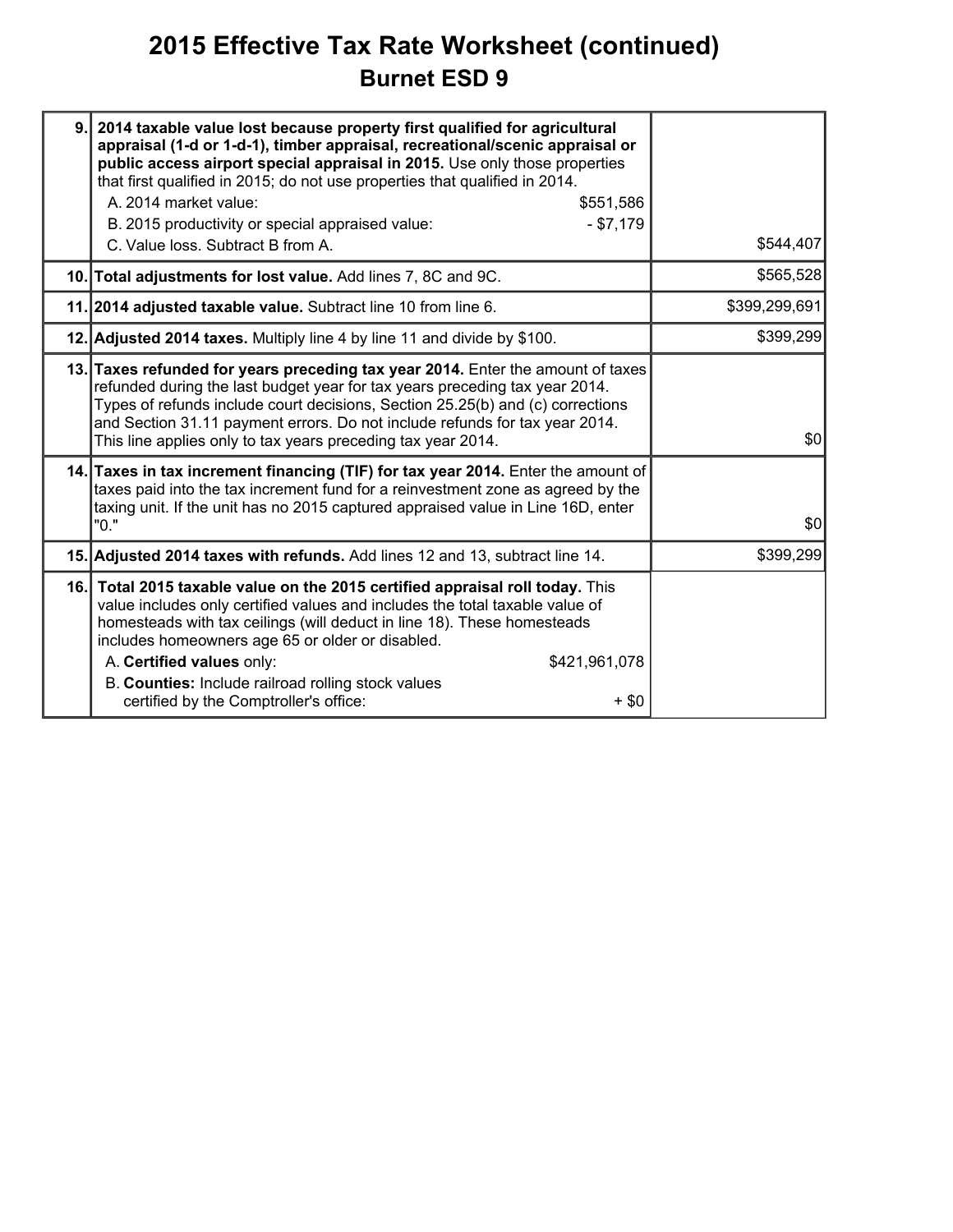### **2015 Effective Tax Rate Worksheet (continued) Burnet ESD 9**

| $\text{(cont.)}$ | 16. C. Pollution control exemption: Deduct the value<br>of property exempted for the current tax year for<br>the first time as pollution control property (use this<br>line based on attorney's advice):<br>D. Tax increment financing: Deduct the 2015<br>captured appraised value of property taxable by a<br>taxing unit in a tax increment financing zone for<br>which the 2015 taxes will be deposited into the tax<br>increment fund. Do not include any new property<br>value that will be included in line 21 below.<br>E. Total 2015 value. Add A and B, then subtract C<br>and D.                                                                                                                                                                                                                                                                                                                                                                                                                                                                                                                                                                                                                   | $-$ \$0<br>$-$ \$0     | \$421,961,078 |
|------------------|---------------------------------------------------------------------------------------------------------------------------------------------------------------------------------------------------------------------------------------------------------------------------------------------------------------------------------------------------------------------------------------------------------------------------------------------------------------------------------------------------------------------------------------------------------------------------------------------------------------------------------------------------------------------------------------------------------------------------------------------------------------------------------------------------------------------------------------------------------------------------------------------------------------------------------------------------------------------------------------------------------------------------------------------------------------------------------------------------------------------------------------------------------------------------------------------------------------|------------------------|---------------|
|                  |                                                                                                                                                                                                                                                                                                                                                                                                                                                                                                                                                                                                                                                                                                                                                                                                                                                                                                                                                                                                                                                                                                                                                                                                               |                        |               |
|                  | 17. Total value of properties under protest or not included on certified<br>appraisal roll.<br>A. 2015 taxable value of properties under<br>protest. The chief appraiser certifies a list of<br>properties still under ARB protest. The list shows<br>the district's value and the taxpayer's claimed<br>value, if any or an estimate of the value if the<br>taxpayer wins. For each of the properties under<br>protest, use the lowest of these values. Enter the<br>total value.<br>B. 2015 value of properties not under protest or<br>included on certified appraisal roll. The chief<br>appraiser gives taxing units a list of those taxable<br>properties that the chief appraiser knows about<br>but are not included at appraisal roll certification.<br>These properties also are not on the list of<br>properties that are still under protest. On this list<br>of properties, the chief appraiser includes the<br>market value, appraised value and exemptions for<br>the preceding year and a reasonable estimate of<br>the market value, appraised value and<br>exemptions for the current year. Use the lower<br>market, appraised or taxable value (as<br>appropriate). Enter the total value. | \$2,236,217<br>$+$ \$0 |               |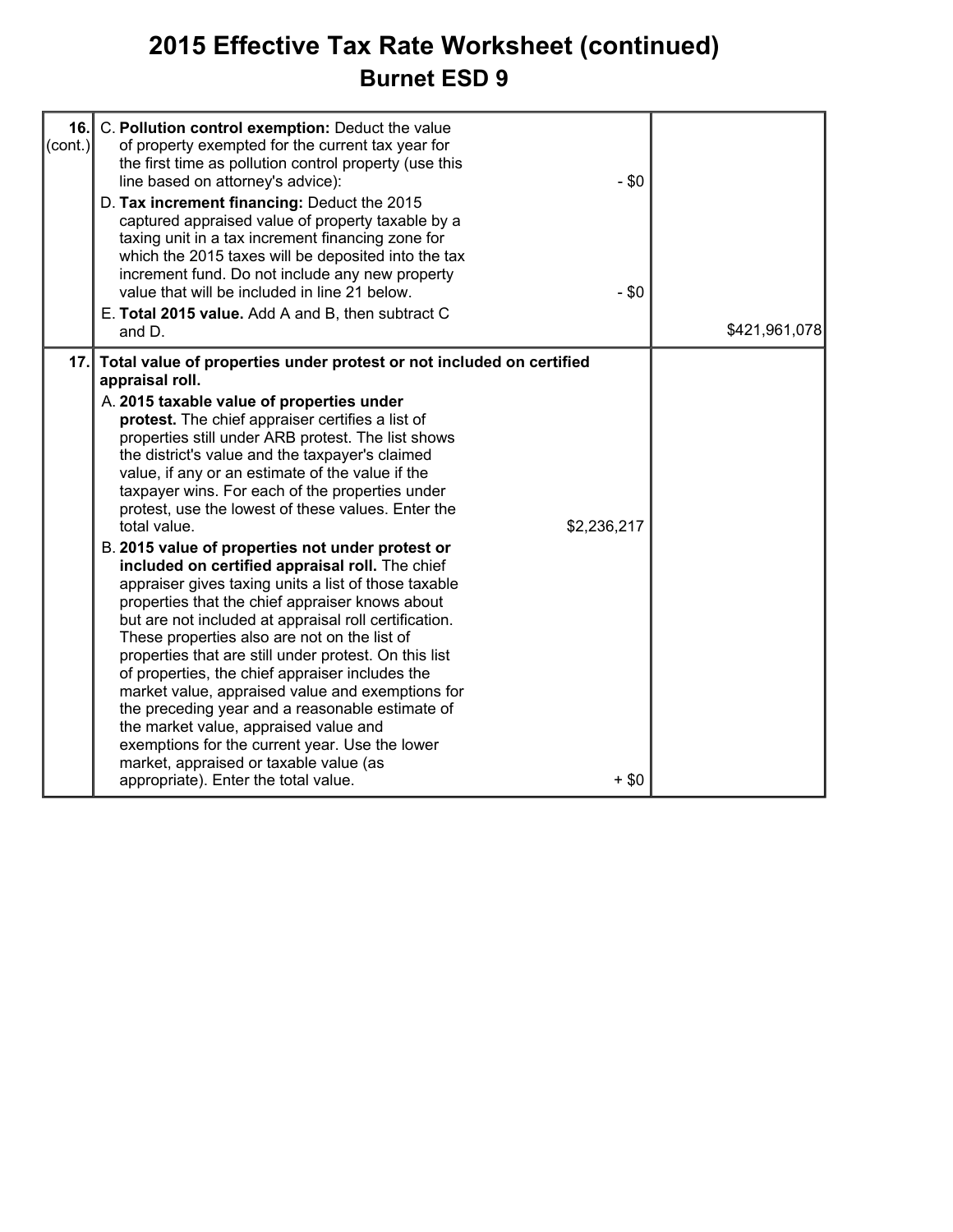### **2015 Effective Tax Rate Worksheet (continued) Burnet ESD 9**

| 17.<br>(cont.) | C. Total value under protest or not certified. Add<br>A and B.                                                                                                                                                                                                                                                                                                                                                                                                                                                                                                                                                                                                                                                                                                                                                                                                                                                                               | \$2,236,217    |
|----------------|----------------------------------------------------------------------------------------------------------------------------------------------------------------------------------------------------------------------------------------------------------------------------------------------------------------------------------------------------------------------------------------------------------------------------------------------------------------------------------------------------------------------------------------------------------------------------------------------------------------------------------------------------------------------------------------------------------------------------------------------------------------------------------------------------------------------------------------------------------------------------------------------------------------------------------------------|----------------|
|                | 18. 2015 tax cellings. Counties, cities and junior colleges enter 2015 total taxable<br>value of homesteads with tax ceilings. These include the homesteads of<br>homeowners age 65 or older or disabled. Other units enter "0." If your taxing<br>units adopted the tax ceiling provision in 2014 or prior year for homeowners<br>age 65 or older or disabled, use this step.                                                                                                                                                                                                                                                                                                                                                                                                                                                                                                                                                               | \$0            |
|                | 19. 2015 total taxable value. Add lines 16E and 17C. Subtract line 18.                                                                                                                                                                                                                                                                                                                                                                                                                                                                                                                                                                                                                                                                                                                                                                                                                                                                       | \$424,197,295  |
|                | 20. Total 2015 taxable value of properties in territory annexed after January 1,<br>2008. Include both real and personal property. Enter the 2015 value of property<br>in territory annexed.                                                                                                                                                                                                                                                                                                                                                                                                                                                                                                                                                                                                                                                                                                                                                 | \$0            |
|                | 21. Total 2015 taxable value of new improvements and new personal property<br>located in new improvements. "New" means the item was not on the<br>appraisal roll in 2014. An improvement is a building, structure, fixture or fence<br>erected on or affixed to land. A transportable structure erected on its owner's<br>land is also included unless it is held for sale or is there only temporarily. New<br>additions to existing improvements may be included if the appraised value can<br>be determined. New personal property in a new improvement must have been<br>brought into the unit after January 1, 2014 and be located in a new<br>improvement. New improvements do include property on which a tax<br>abatement agreement has expired for 2015. New improvements do not include<br>mineral interests produced for the first time, omitted property that is back<br>assessed and increased appraisals on existing property. | \$8,454,698    |
|                | 22. Total adjustments to the 2015 taxable value. Add lines 20 and 21.                                                                                                                                                                                                                                                                                                                                                                                                                                                                                                                                                                                                                                                                                                                                                                                                                                                                        | \$8,454,698    |
|                | 23. 2015 adjusted taxable value. Subtract line 22 from line 19.                                                                                                                                                                                                                                                                                                                                                                                                                                                                                                                                                                                                                                                                                                                                                                                                                                                                              | \$415,742,597  |
|                | 24. 2015 effective tax rate. Divide line 15 by line 23 and multiply by \$100.                                                                                                                                                                                                                                                                                                                                                                                                                                                                                                                                                                                                                                                                                                                                                                                                                                                                | \$0.0960/\$100 |
|                | 25. COUNTIES ONLY. Add together the effective tax rates for each type of tax the<br>county levies. The total is the 2015 county effective tax rate.                                                                                                                                                                                                                                                                                                                                                                                                                                                                                                                                                                                                                                                                                                                                                                                          | \$/\$100       |

A county, city or hospital district that adopted the additional sales tax in November 2014 or in May 2015 must adjust its effective tax rate. *The Additional Sales Tax Rate Worksheet* on page 39 sets out this adjustment. Do not forget to complete the *Additional Sales Tax Rate Worksheet* if the taxing unit adopted the additional sales tax on these dates.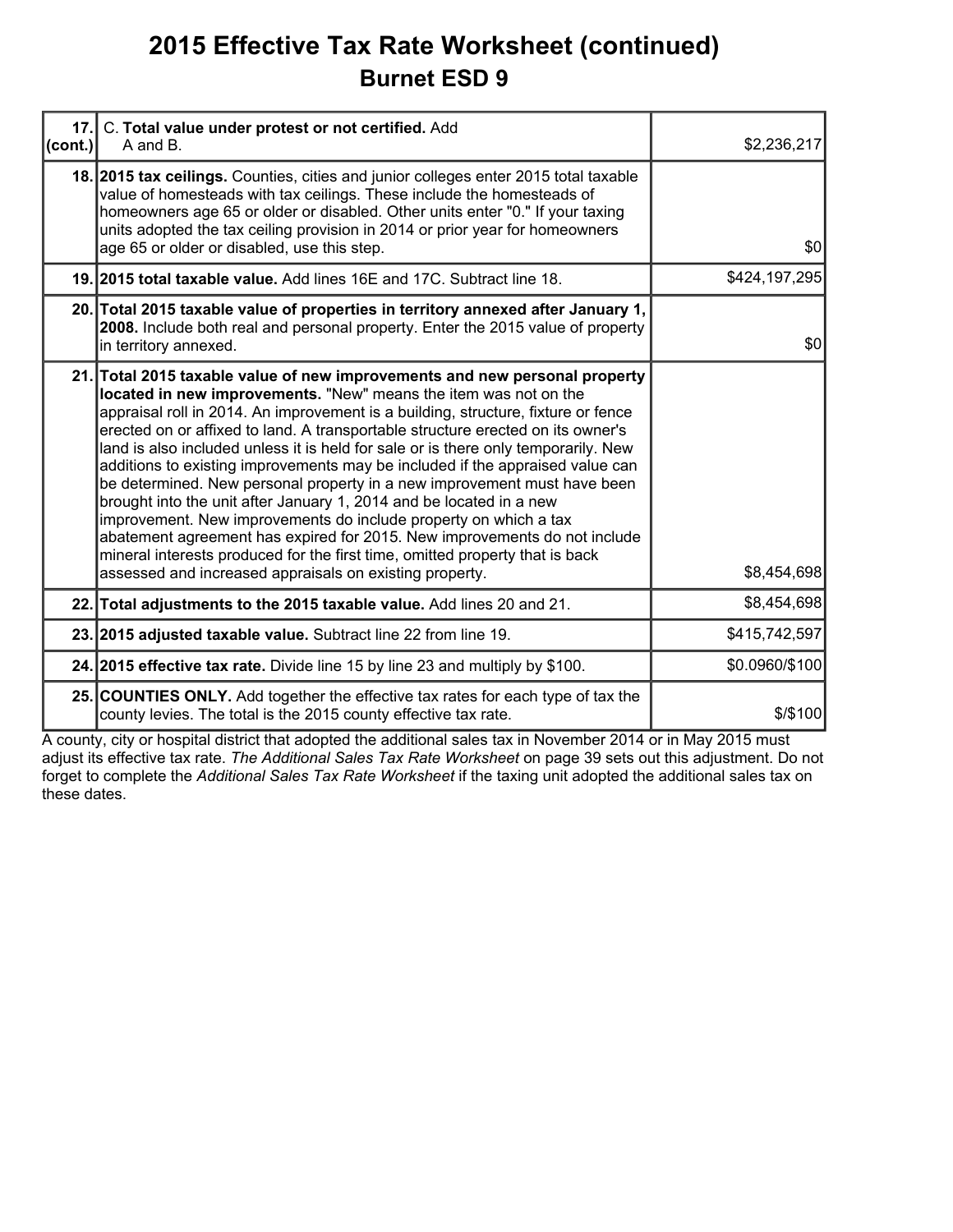# **2015 Rollback Tax Rate Worksheet**

### **Burnet ESD 9**

See pages 17 to 21 for an explanation of the rollback tax rate.

|     | 26. 2014 maintenance and operations (M&O) tax rate.                                                                                                                                                                                                                                                                                                                                                                                                                                                                                                                                                                                                                                                                                                                                                                                                                                                                                                                                                                                                                                                                                                                                                                                                                                                                          |                                            | \$0.100000/\$100 |
|-----|------------------------------------------------------------------------------------------------------------------------------------------------------------------------------------------------------------------------------------------------------------------------------------------------------------------------------------------------------------------------------------------------------------------------------------------------------------------------------------------------------------------------------------------------------------------------------------------------------------------------------------------------------------------------------------------------------------------------------------------------------------------------------------------------------------------------------------------------------------------------------------------------------------------------------------------------------------------------------------------------------------------------------------------------------------------------------------------------------------------------------------------------------------------------------------------------------------------------------------------------------------------------------------------------------------------------------|--------------------------------------------|------------------|
|     | 27. 2014 adjusted taxable value. Enter the amount from line 11.                                                                                                                                                                                                                                                                                                                                                                                                                                                                                                                                                                                                                                                                                                                                                                                                                                                                                                                                                                                                                                                                                                                                                                                                                                                              |                                            | \$399,299,691    |
| 28. | 2014 M&O taxes.<br>A. Multiply line 26 by line 27 and divide by \$100.<br>B. Cities, counties and hospital districts with<br>additional sales tax: Amount of additional sales<br>tax collected and spent on M&O expenses in<br>2014. Enter amount from full year's sales tax<br>revenue spent for M&O in 2014 fiscal year, if any.<br>Other units, enter "0." Counties exclude any<br>amount that was spent for economic development<br>grants from the amount of sales tax spent.<br>C. Counties: Enter the amount for the state criminal<br>justice mandate. If second or later year, the<br>amount is for increased cost above last year's<br>amount. Other units, enter "0."<br>D. Transferring function: If discontinuing all of a<br>department, function or activity and transferring it<br>to another unit by written contract, enter the<br>amount spent by the unit discontinuing the<br>function in the 12 months preceding the month of<br>this calculation. If the unit did not operate this<br>function for this 12-month period, use the amount<br>spent in the last full fiscal year in which the unit<br>operated the function. The unit discontinuing the<br>function will subtract this amount in H below. The<br>unit receiving the function will add this amount in<br>H below. Other units, enter "0." | \$399,299<br>$+$ \$0<br>$+$ \$0<br>+/- \$0 |                  |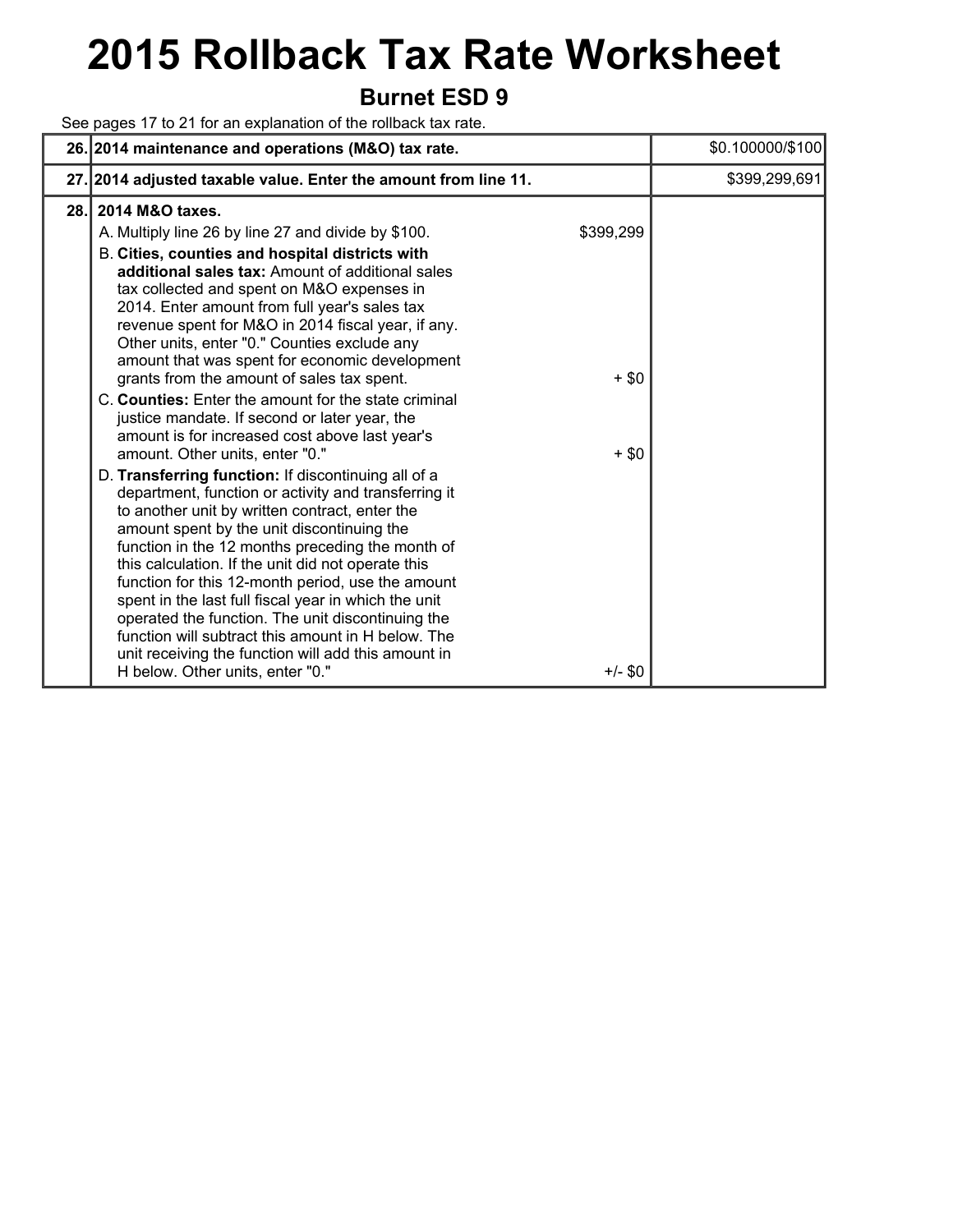### **2015 Rollback Tax Rate Worksheet (continued) Burnet ESD 9**

| 28.1<br> cont. | E. Taxes refunded for years preceding tax year<br>2014: Enter the amount of M&O taxes refunded<br>during the last budget year for tax years<br>preceding tax year 2014. Types of refunds<br>include court decisions, Section 25.25(b) and (c)<br>corrections and Section 31.11 payment errors. Do<br>not include refunds for tax year 2014. This line<br>applies only to tax years preceding tax year 2014.<br>F. Enhanced indigent health care expenditures:<br>Enter the increased amount for the current year's<br>enhanced indigent health care expenditures<br>above the preceding tax year's enhanced indigent<br>health care expenditures, less any state<br>assistance.<br>G. Taxes in tax increment financing (TIF): Enter<br>the amount of taxes paid into the tax increment<br>fund for a reinvestment zone as agreed by the<br>taxing unit. If the unit has no 2015 captured<br>appraised value in Line 16D, enter "0." | $+$ \$0<br>$+$ \$0<br>$- $0$ |                |
|----------------|-------------------------------------------------------------------------------------------------------------------------------------------------------------------------------------------------------------------------------------------------------------------------------------------------------------------------------------------------------------------------------------------------------------------------------------------------------------------------------------------------------------------------------------------------------------------------------------------------------------------------------------------------------------------------------------------------------------------------------------------------------------------------------------------------------------------------------------------------------------------------------------------------------------------------------------|------------------------------|----------------|
|                | H. Adjusted M&O Taxes. Add A, B, C, E and F. For<br>unit with D, subtract if discontinuing function and<br>add if receiving function. Subtract G.                                                                                                                                                                                                                                                                                                                                                                                                                                                                                                                                                                                                                                                                                                                                                                                   |                              | \$399,299      |
|                | 29. 2015 adjusted taxable value.<br>Enter line 23 from the Effective Tax Rate Worksheet.                                                                                                                                                                                                                                                                                                                                                                                                                                                                                                                                                                                                                                                                                                                                                                                                                                            |                              | \$415,742,597  |
|                | 30. 2015 effective maintenance and operations rate.<br>Divide line 28H by line 29 and multiply by \$100.                                                                                                                                                                                                                                                                                                                                                                                                                                                                                                                                                                                                                                                                                                                                                                                                                            |                              | \$0.0960/\$100 |
|                | 31. 2015 rollback maintenance and operation rate.<br>Multiply line 30 by 1.08. (See lines 49 to 52 for additional rate for pollution<br>control expenses.                                                                                                                                                                                                                                                                                                                                                                                                                                                                                                                                                                                                                                                                                                                                                                           |                              | \$0.1036/\$100 |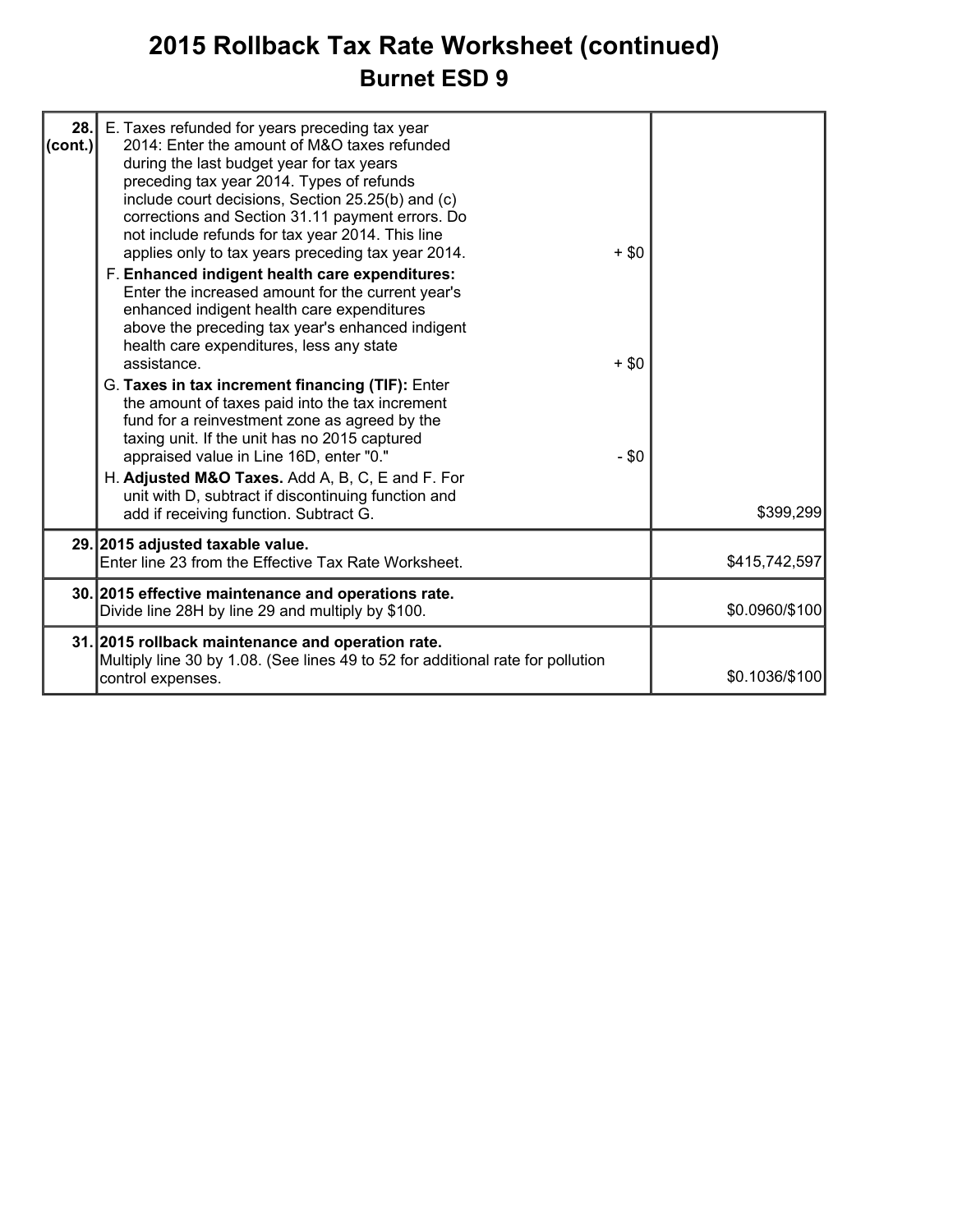### **2015 Rollback Tax Rate Worksheet (continued) Burnet ESD 9**

| 32. | Total 2015 debt to be paid with property taxes and additional sales tax<br>revenue.<br>"Debt" means the interest and principal that will be paid on debts that:<br>(1) are paid by property taxes,<br>(2) are secured by property taxes,<br>(3) are scheduled for payment over a period longer than one year and<br>(4) are not classified in the unit's budget as M&O expenses.<br>A: Debt also includes contractual payments to other<br>taxing units that have incurred debts on behalf of this<br>taxing unit, if those debts meet the four conditions<br>above. Include only amounts that will be paid from<br>property tax revenue. Do not include appraisal<br>district budget payments. List the debt in Schedule B:<br>Debt Service.<br>\$0<br>B: Subtract unencumbered fund amount used to<br>reduce total debt.<br>-\$0<br>C: Subtract amount paid from other resources.<br>$-\$0$<br>D: Adjusted debt. Subtract B and C from A. | \$0            |
|-----|---------------------------------------------------------------------------------------------------------------------------------------------------------------------------------------------------------------------------------------------------------------------------------------------------------------------------------------------------------------------------------------------------------------------------------------------------------------------------------------------------------------------------------------------------------------------------------------------------------------------------------------------------------------------------------------------------------------------------------------------------------------------------------------------------------------------------------------------------------------------------------------------------------------------------------------------|----------------|
|     | 33. Certified 2014 excess debt collections. Enter the amount certified by the<br>collector.                                                                                                                                                                                                                                                                                                                                                                                                                                                                                                                                                                                                                                                                                                                                                                                                                                                 | \$0            |
|     | 34. Adjusted 2015 debt. Subtract line 33 from line 32.                                                                                                                                                                                                                                                                                                                                                                                                                                                                                                                                                                                                                                                                                                                                                                                                                                                                                      | \$0            |
|     | 35. Certified 2015 anticipated collection rate. Enter the rate certified by the<br>collector. If the rate is 100 percent or greater, enter 100 percent.                                                                                                                                                                                                                                                                                                                                                                                                                                                                                                                                                                                                                                                                                                                                                                                     | 98.000000%     |
|     | 36. 2015 debt adjusted for collections. Divide line 34 by line 35.                                                                                                                                                                                                                                                                                                                                                                                                                                                                                                                                                                                                                                                                                                                                                                                                                                                                          | \$0            |
|     | 37. 2015 total taxable value. Enter the amount on line 19.                                                                                                                                                                                                                                                                                                                                                                                                                                                                                                                                                                                                                                                                                                                                                                                                                                                                                  | \$424,197,295  |
|     | 38. 2015 debt tax rate. Divide line 36 by line 37 and multiply by \$100.                                                                                                                                                                                                                                                                                                                                                                                                                                                                                                                                                                                                                                                                                                                                                                                                                                                                    | \$0.0000/\$100 |
|     | 39. 2015 rollback tax rate. Add lines 31 and 38.                                                                                                                                                                                                                                                                                                                                                                                                                                                                                                                                                                                                                                                                                                                                                                                                                                                                                            | \$0.1036/\$100 |
|     | 40. COUNTIES ONLY. Add together the rollback tax rates for each type of tax the<br>county levies. The total is the 2015 county rollback tax rate.                                                                                                                                                                                                                                                                                                                                                                                                                                                                                                                                                                                                                                                                                                                                                                                           | $$$ /\$100     |
|     |                                                                                                                                                                                                                                                                                                                                                                                                                                                                                                                                                                                                                                                                                                                                                                                                                                                                                                                                             |                |

A taxing unit that adopted the additional sales tax must complete the lines for the *Additional Sales Tax Rate*. A taxing unit seeking additional rollback protection for pollution control expenses completes the *Additional Rollback Protection for Pollution Control*.